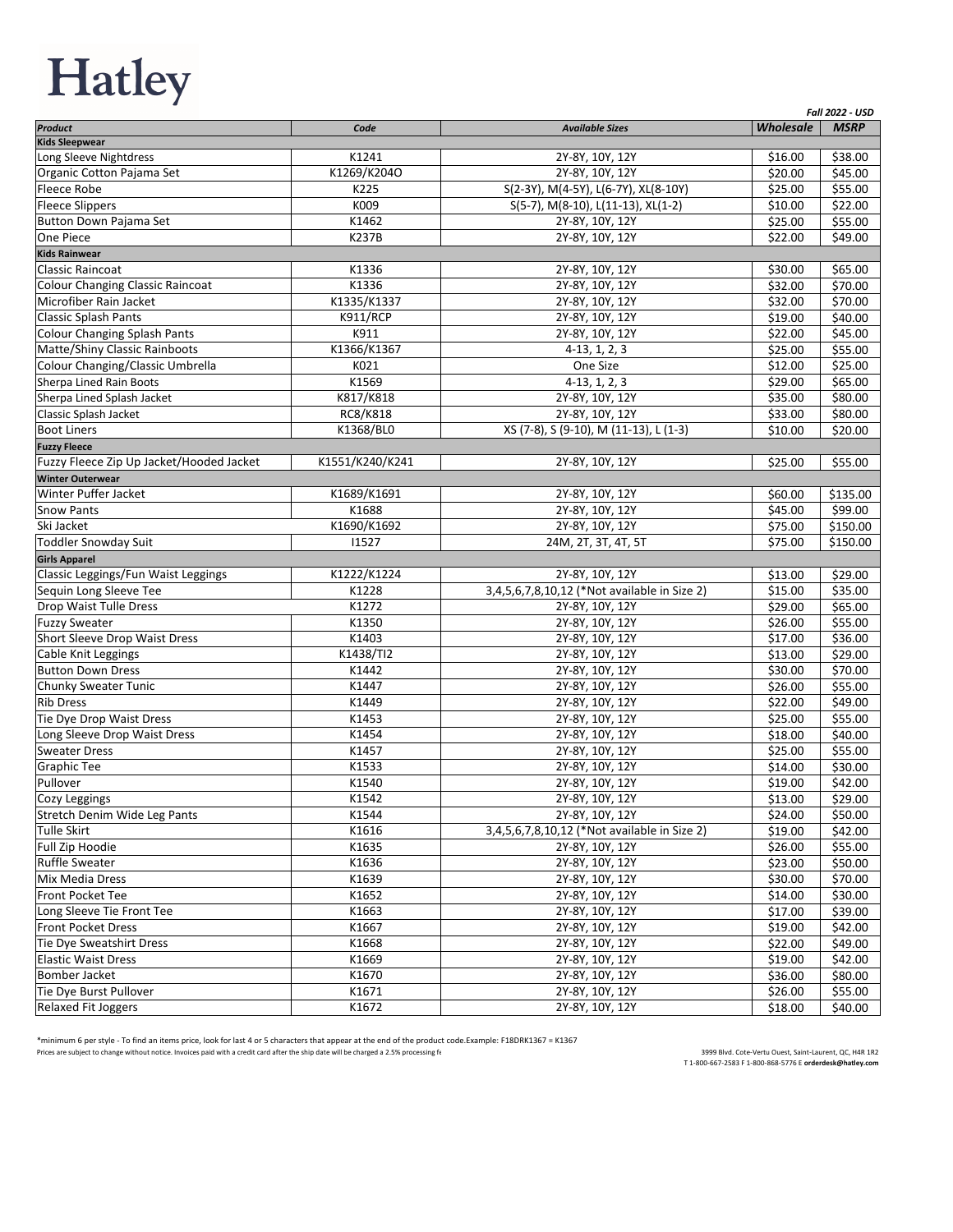## **Hatley**

| Product                                               | Code           | <b>Available Sizes</b>                       | <b>Wholesale</b>   | <b>Retail</b> |
|-------------------------------------------------------|----------------|----------------------------------------------|--------------------|---------------|
| <b>Girls Apparel</b>                                  |                |                                              |                    |               |
| <b>Stretch Denim Jeans</b>                            | K1674          | 2Y-8Y, 10Y, 12Y                              | \$24.00            | \$50.00       |
| <b>Skater Dress</b>                                   | K1675          | 2Y-8Y, 10Y, 12Y                              | \$19.00            | \$42.00       |
| <b>Tulle Dress</b>                                    | K1676          | 2Y-8Y, 10Y, 12Y                              | \$29.00            | \$65.00       |
| Jumpsuit                                              | K1677          | 2Y-8Y, 10Y, 12Y                              | \$25.00            | \$55.00       |
| <b>Tencel Button Down Dress</b>                       | K1678          | 2Y-8Y, 10Y, 12Y                              | \$30.00            | \$70.00       |
| Hoodie                                                | K1680          | 2Y-8Y, 10Y, 12Y                              | \$19.00            | \$42.00       |
| <b>Cinched Waist Dress</b>                            | K1681          | 2Y-8Y, 10Y, 12Y                              | \$22.00            | \$49.00       |
| Glow in Dark Long Sleeve Tee                          | K1682          | 2Y-8Y, 10Y, 12Y                              | \$17.00            | \$39.00       |
| Tie Dye Relaxed Joggers                               | K1683          | 2Y-8Y, 10Y, 12Y                              | \$18.00            | \$40.00       |
| <b>Shooting Star Pullover</b>                         | K1684          | 2Y-8Y, 10Y, 12Y                              | \$23.00            | \$50.00       |
| <b>Heart Sweater Dress</b>                            | K1685          | 2Y-8Y, 10Y, 12Y                              | \$19.00            | \$42.00       |
| Mystic Tie Dye Hoodie                                 | K1686          | 2Y-8Y, 10Y, 12Y                              | \$26.00            | \$55.00       |
| Faux Fur Satin Lined Bomber Jacket                    | K1687          | 2Y-8Y, 10Y, 12Y                              | \$45.00            | \$99.00       |
| Sherpa Fleece Jacket                                  | K1696          | 2Y-8Y, 10Y, 12Y                              | \$36.00            | \$80.00       |
| Faux Fur Vest                                         | K1702          | 2Y-8Y, 10Y, 12Y                              | \$34.00            | \$75.00       |
| <b>Starlight Galaxy Tulle Dress</b>                   | K1703          | 3,4,5,6,7,8,10,12 (*Not available in Size 2) | \$29.00            | \$65.00       |
| <b>Crushed Velour Dress</b>                           | K1704          | 2Y-8Y, 10Y, 12Y                              | \$22.00            | \$49.00       |
| <b>Festive Plaid Holiday Dress</b>                    | K1705          | 2Y-8Y, 10Y, 12Y                              | \$25.00            | \$55.00       |
| Shimmer Holiday Bow Party Dress                       | K1706          | 2Y-8Y, 10Y, 12Y                              | \$18.00            | \$40.00       |
| Denim Stretch Classic Overalls                        | K1715          | 2Y-8Y, 10Y, 12Y                              | \$34.00            | \$75.00       |
| Sweet Heart Hooded Tee                                | K1716          |                                              | \$26.00            | \$55.00       |
| <b>Boys Apparel</b>                                   |                | 2Y-8Y, 10Y, 12Y                              |                    |               |
| V-neck Sweater                                        | K1151          | 2Y-8Y, 10Y, 12Y                              | \$23.00            | \$50.00       |
| Short Sleeve Graphic Tee                              | K1194          |                                              |                    |               |
| <b>Button Down Shirt</b>                              |                | 2Y-8Y, 10Y, 12Y                              | \$14.00            | \$30.00       |
| <b>Twill Pant</b>                                     | K1252<br>K1260 | 2Y-8Y, 10Y, 12Y                              | \$26.00            | \$55.00       |
| <b>Brushed Fleece Track Pant</b>                      |                | 2Y-8Y, 10Y, 12Y                              | \$20.00            | \$45.00       |
| <b>Hooded Tee</b>                                     | K1261<br>K1322 | 2Y-8Y, 10Y, 12Y                              | \$18.00<br>\$17.00 | \$40.00       |
|                                                       |                | 2Y-8Y, 10Y, 12Y                              |                    | \$39.00       |
| Raglan Tee                                            | K1357<br>K1359 | 2Y-8Y, 10Y, 12Y                              | \$15.00            | \$35.00       |
| Cargo Jogger<br>Slim Fit Jogger                       | K1386          | 2Y-8Y, 10Y, 12Y                              | \$18.00            | \$40.00       |
|                                                       |                | 2Y-8Y, 10Y, 12Y                              | \$18.00            | \$40.00       |
| Long Sleeve Henley                                    | K1394          | 2Y-8Y, 10Y, 12Y                              | \$15.00            | \$35.00       |
| <b>Graphic Long Sleeve Tee</b><br>Lined Hooded Jacket | K1465<br>K1468 | 2Y-8Y, 10Y, 12Y                              | \$15.00            | \$35.00       |
|                                                       |                | 2Y-8Y, 10Y, 12Y                              | \$35.00            | \$75.00       |
| Preppy Long Sleeve Tee<br><b>Stretch Denim Pant</b>   | K1564          | 2Y-8Y, 10Y, 12Y                              | \$15.00            | \$35.00       |
|                                                       | K1571          | 2Y-8Y, 10Y, 12Y                              | \$24.00            | \$50.00       |
| Blue Tie Dye Hoodie                                   | K1574          | 2Y-8Y, 10Y, 12Y                              | \$26.00            | \$55.00       |
| Winter Stripes Full Zip Hoodie                        | K1578          | 2Y-8Y, 10Y, 12Y                              | \$26.00            | \$55.00       |
| Rocket Ship Sweater                                   | K1622          | 2Y-8Y, 10Y, 12Y                              | \$23.00            | \$50.00       |
| Shawl Collar Cardigan                                 | K1645          | 2Y-8Y, 10Y, 12Y                              | \$26.00            | \$55.00       |
| <b>Henley Tee</b>                                     | K1661          | 2Y-8Y, 10Y, 12Y                              | \$14.00            | \$30.00       |
| Full Zip Hoodie                                       | K1694          | 2Y-8Y, 10Y, 12Y                              | \$26.00            | \$55.00       |
| <b>Space Stripes Relaxed Joggers</b>                  | K1695          | 2Y-8Y, 10Y, 12Y                              | \$18.00            | \$40.00       |
| Midnight Navy Relaxed Joggers                         | K1697          | 2Y-8Y, 10Y, 12Y                              | \$20.00            | \$45.00       |
| Pullover                                              | K1699          | 2Y-8Y, 10Y, 12Y                              | \$18.00            | \$40.00       |
| Fooler Tee                                            | K1700          | 2Y-8Y, 10Y, 12Y                              | \$17.00            | \$39.00       |
| Jersey Button Down Shirt                              | K1701          | 2Y-8Y, 10Y, 12Y                              | \$19.00            | \$42.00       |
| <b>Mock Neck Sweater</b>                              | K1707          | 2Y-8Y, 10Y, 12Y                              | \$23.00            | \$50.00       |
| Hoodie                                                | K1708          | 2Y-8Y, 10Y, 12Y                              | \$26.00            | \$55.00       |
| Polo                                                  | K1709          | 2Y-8Y, 10Y, 12Y                              | \$18.00            | \$40.00       |
| <b>Baby Sleepwear</b>                                 |                |                                              |                    |               |
| Organic Cotton Baby Pajama Set                        | 11237/11253    | 3-6M, 6-9M, 9-12M, 12-18M, 18-24M            | \$18.00            | \$40.00       |
| Organic Cotton Footed Coverall/Coverall               | 1202/1242      | 0-3M, 3-6M, 6-9M, 9-12M, 12-18M, 18-24M      | \$18.00            | \$40.00       |

\*minimum 6 per style - To find an items price, look for last 4 or 5 characters that appear at the end of the product code.Example: F18DRK1367 = K1367 Prices are subject to change without notice. Invoices paid with a credit card after the ship date will be charged a 2.5% processing fi

3999 Blvd. Cote-Vertu Ouest, Saint-Laurent, QC, H4R 1R2 T 1-800-667-2583 F 1-800-868-5776 E **orderdesk@hatley.com**